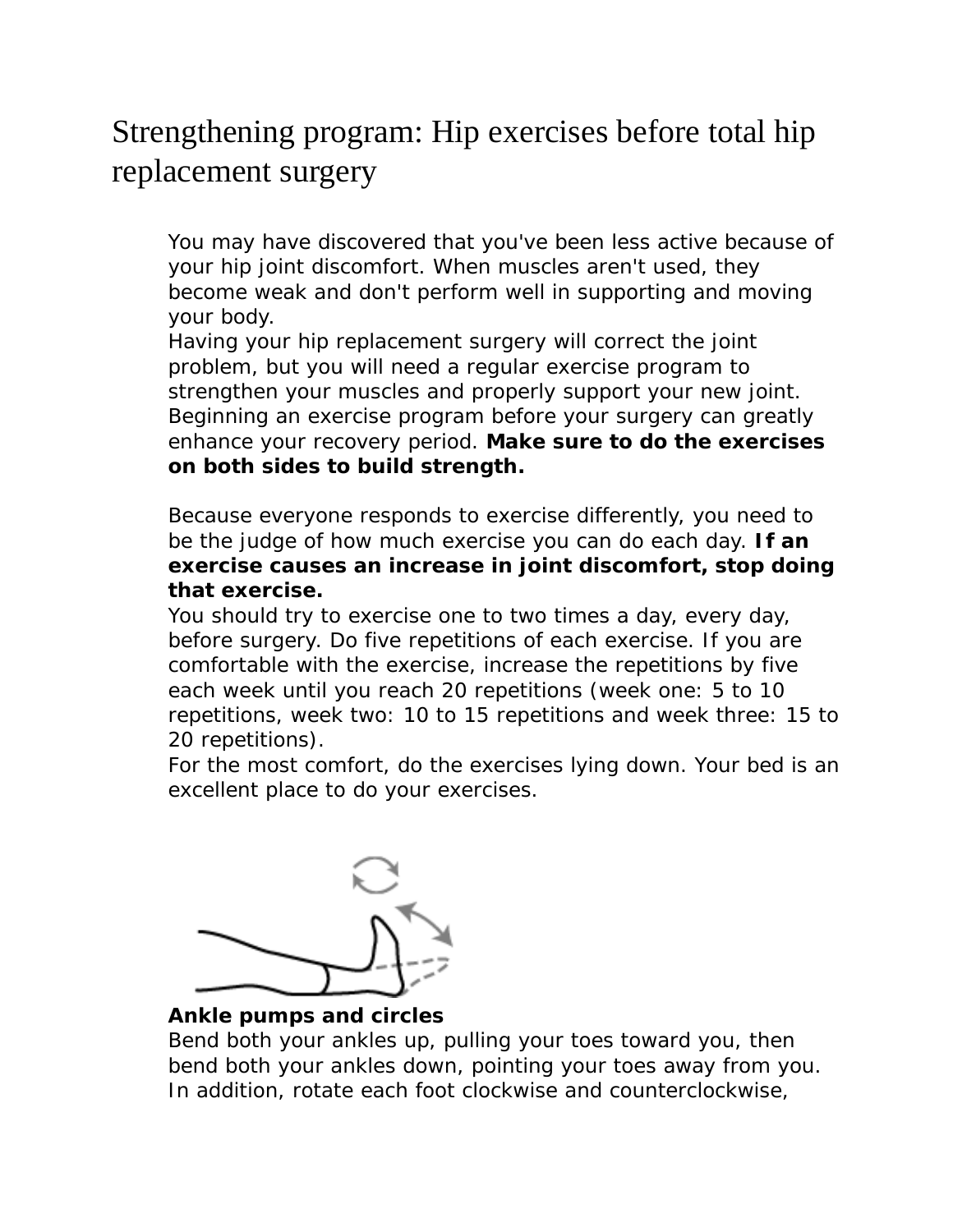keeping your toes pointed toward the ceiling.



 **Thigh squeezes (quadriceps sets)** 

Tighten the muscles on the front of your thigh by pushing the back of your knee down into the bed. Hold for 5 seconds and relax. Repeat with opposite leg.



 **Buttocks squeezes (gluteal sets)**  Tighten your buttocks muscles by squeezing the muscles together. Hold for 5 seconds and relax.



# **Heel slides (hip and knee flexion)**

Bend your hip and knee by sliding your heel up toward your buttocks while keeping your heel on the bed. Slide your heel back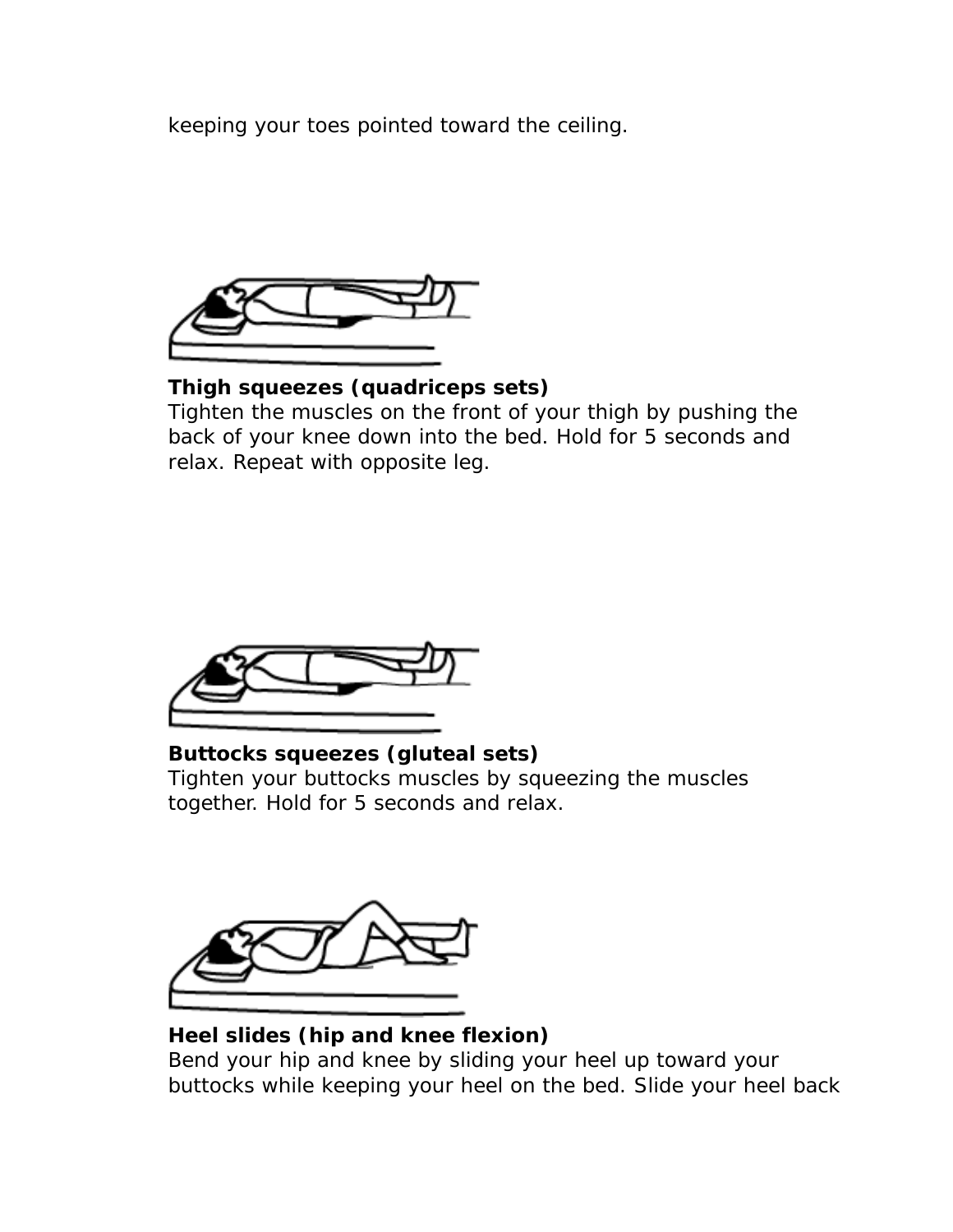down to the starting position. Keep your kneecap pointed up toward the ceiling during the exercise. You may want to use a plastic bag under your heel to help it slide easier. Repeat with opposite leg.



# **Leg slides (abduction/adduction)**

Slide your leg out to the side, keeping your kneecap pointed up toward the ceiling. Slide your leg back to return to the starting position. You may want to use a plastic bag under your heel to help it slide easier. Repeat with opposite leg.



# **Lying kicks (short arc quadriceps)**

Lie on your back with a 3-pound coffee can or rolled blanket under your knee. Straighten your knee. Hold for 5 seconds. Slowly lower your leg down and relax. The back of your knee should stay in contact with the can/blanket during the exercise. Repeat with opposite leg.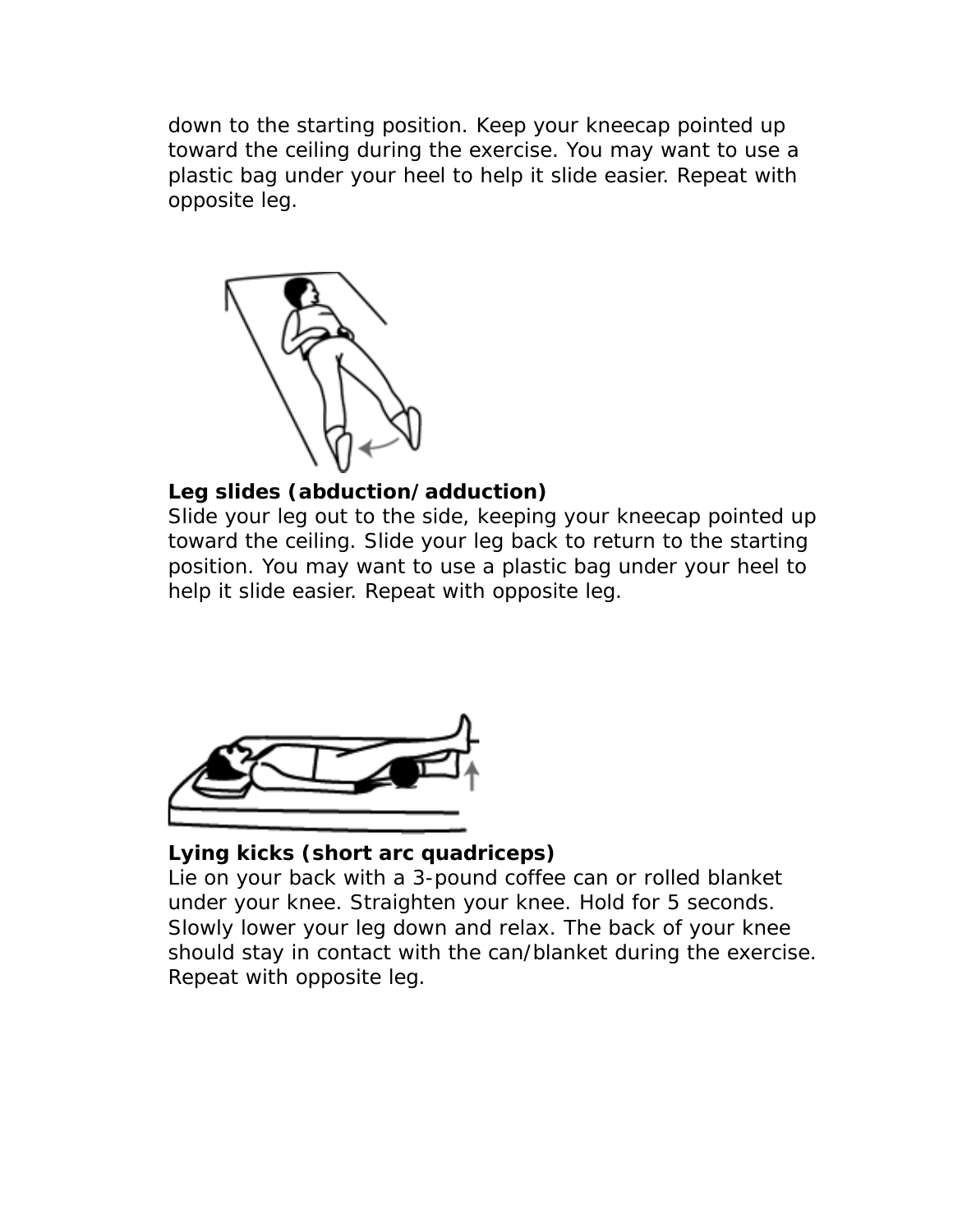

#### **Bed mobility exercise**

Lie flat on your back. Come up on both elbows. Straighten arms out behind you and come to a sitting position. Lower yourself down onto your elbows again, then down to lying flat.



# **Chair push up**

Sit on a sturdy chair with arms or in a wheelchair. Grasp the arms of the chair. Push down on the chair arms, straightening your elbows so that you raise your buttocks off the seat of the chair. Hold for 5 seconds. Lower yourself slowly back into the chair. If your arms are weak at first, use your legs to help raise your buttocks off the chair.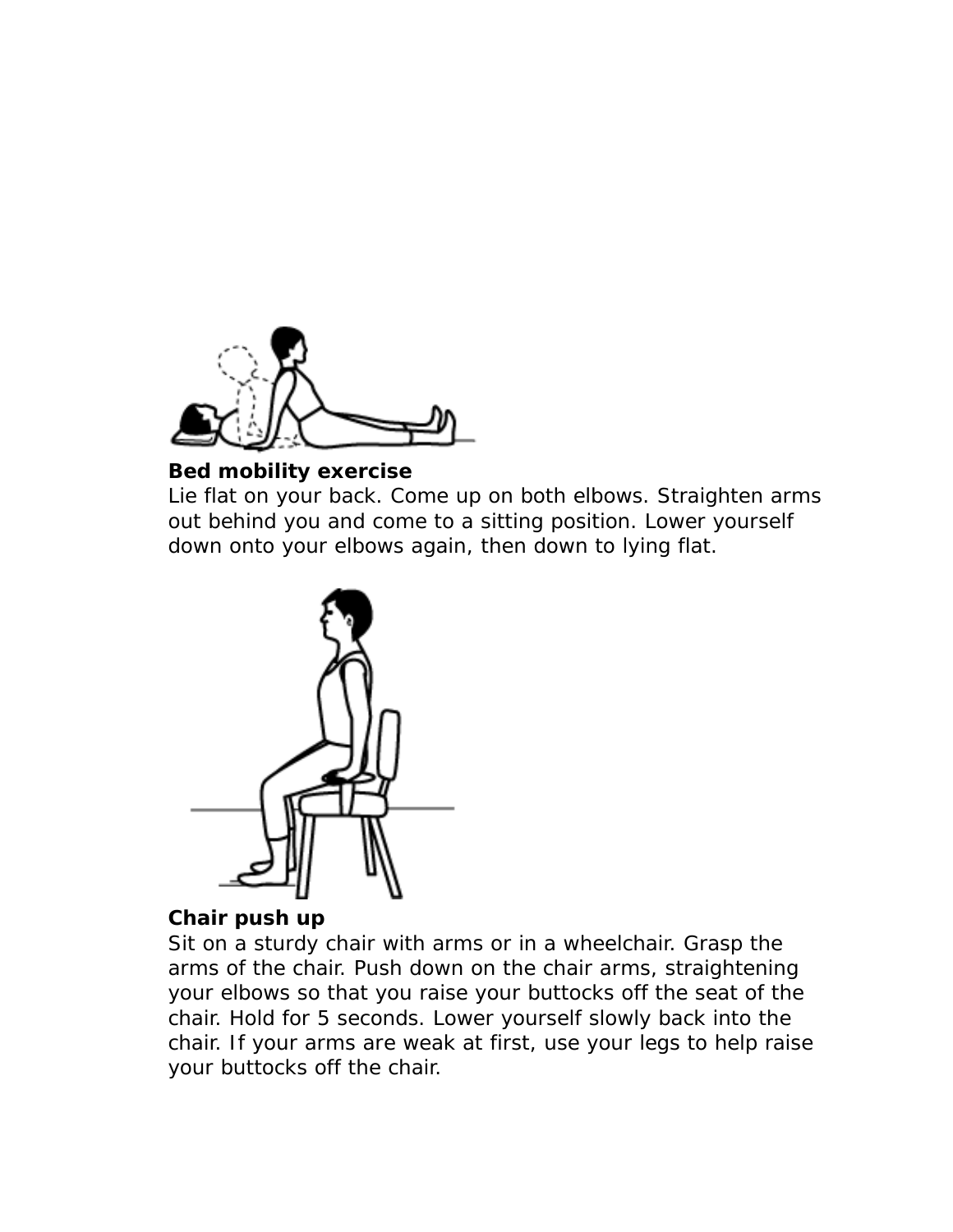

# **Sitting kicks (long arc quads)**

Sit in a sturdy chair. Lift your foot, straightening your knee as much as possible. Try to keep your knees level, as if you were holding a tray on your lap. Hold for 5 seconds. Slowly lower your leg down and relax. Return to the starting position and repeat with opposite leg.



# **Straight leg raises**

Bend one of your legs with your foot flat on the bed. Raise your opposite leg up (about 12 inches), keeping your knee straight. Hold briefly. Progress to holding for 5 seconds. Slowly lower your leg down and relax. Repeat with opposite leg.